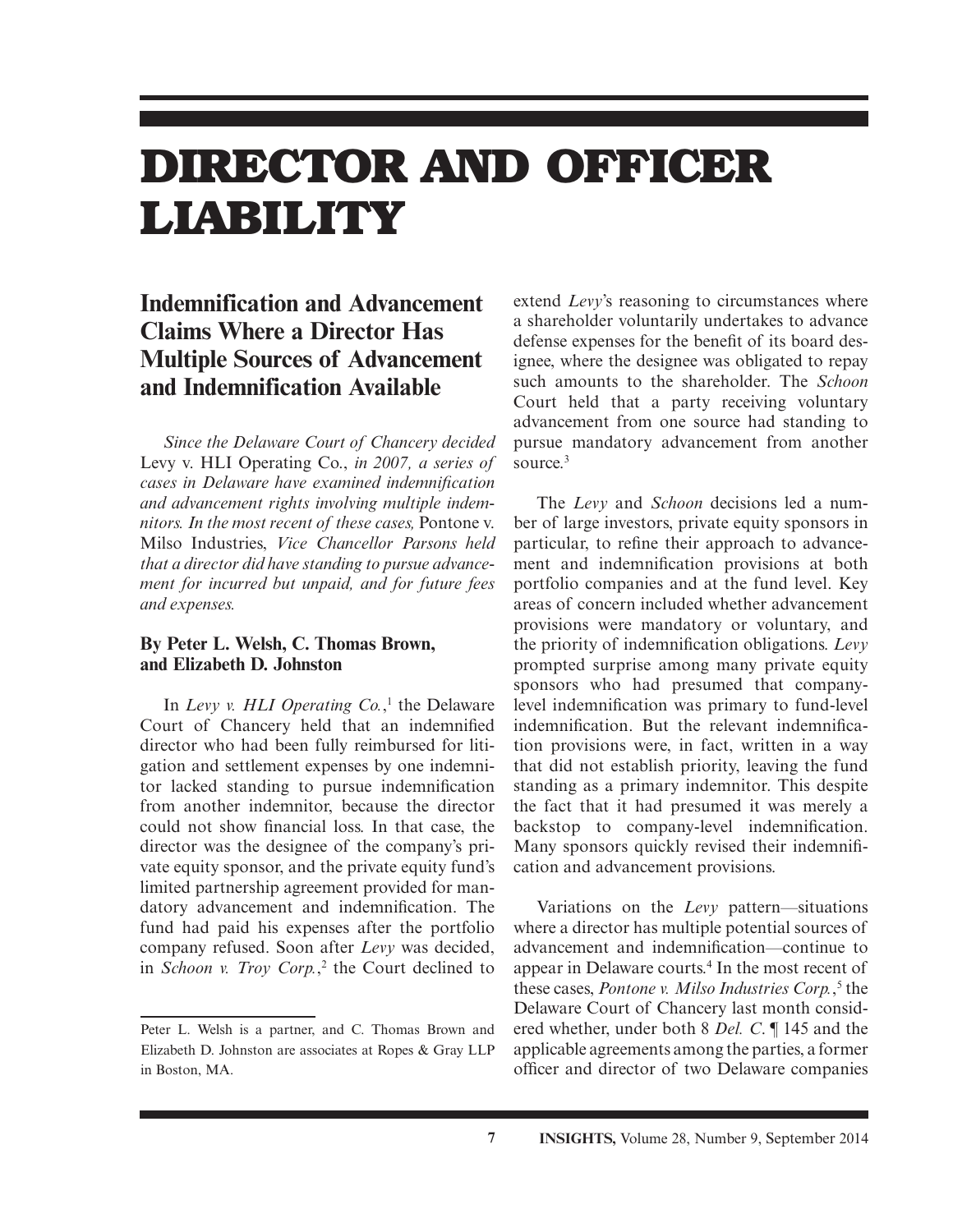had standing to assert a claim for advancement for legal fees and expenses he incurred in litigation against those companies, where the director had another source of potential advancement. In a lengthy opinion, Vice Chancellor Parsons held that (1) a director has standing to assert a claim for advancement as to expenses, both incurred but unpaid and not yet incurred, for which he has not yet received advancement from another source that is obligated to advance (2) a director does not have standing to assert an advancement claim against the companies as to expenses for which the director has already received payment of advancement from the other source and (3) a director may obtain a pro-rated portion of "fees on fees," as well as prejudgment interest, for his attempts to prosecute an advancement claim, notwithstanding the fact that he has not been 100 percent successful in prosecuting his claims.

The *Pontone* opinion highlights how crucial the wording of advancement and indemnification provisions can be to a director's ability to pursue his or her rights in the midst of litigation. The decision also highlights the need for directors, companies, and sponsors to consider the contractual terms that govern alternative sources of indemnification

#### **Case Background**

Scott Pontone was until mid-2005 the Vice President of Old Milso, a casket company (styled a "death services business") founded by his grandparents in the 1930s. Scott and his father, Harry Pontone, ran Old Milso. Matthews, seeking to break into the casket business, made a deal with the Pontones wherein Matthews would acquire Old Milso but with Scott and Harry remaining in similar leadership positions as those they held at Old Milso. Old Milso entered into an Asset Purchase Agreement (APA) with York and New Milso, a newly formed acquisition subsidiary. The APA provided that Harry and Scott would become officers and directors of Matthews' new business. On July 11, 2005, Scott became Executive Vice President of York and New Milso and director of both companies. In addition, Harry became the President and director of both companies.

In 2007, in litigation unrelated to the Delaware advancement and indemnification action, Scott and Harry brought suit to enforce their rights under employment agreements with York. The parties settled the employment suit in May 2007; and, as a result, Scott resigned from his positions with York and New Milso, and agreed not to compete with or solicit customers of York and New Milso for three years. Following the expiration of that period, Scott entered into a consulting contract (Consulting Agreement) with Batesville Casket Company (Batesville), a competitor of York and New Milso.

On August 16, 2010, York, New Milso, and Matthews (the Pennsylvania Plaintiffs) brought suit against Scott and Batesville in the United States District Court for the Western District of Pennsylvania challenging the Consulting Agreement (the Pennsylvania Action).<sup>6</sup> The Pennsylvania Plaintiffs alleged that Scott, using his access to York and New Milso's confidential information and trade secrets, and the other defendants wrongly schemed to induce several of their employees and customers to move to Batesville. In response, Scott asserted various counterclaims. The Pennsylvania Action is still pending.

On January 17, 2013, the Court of Chancery granted partial summary judgment in favor of Harry in a separate advancement action, finding he had a right to receive advancement from New Milso for expenses he had incurred in the Pennsylvania Action.<sup>7</sup> Because the Court found York's bylaws to be ambiguous as to whether they provided for mandatory or permissive advancement, the Court denied summary judgment with respect to Harry's claim for advancement from York. Thereafter Scott sought advancement from New Milso and York for the legal fees and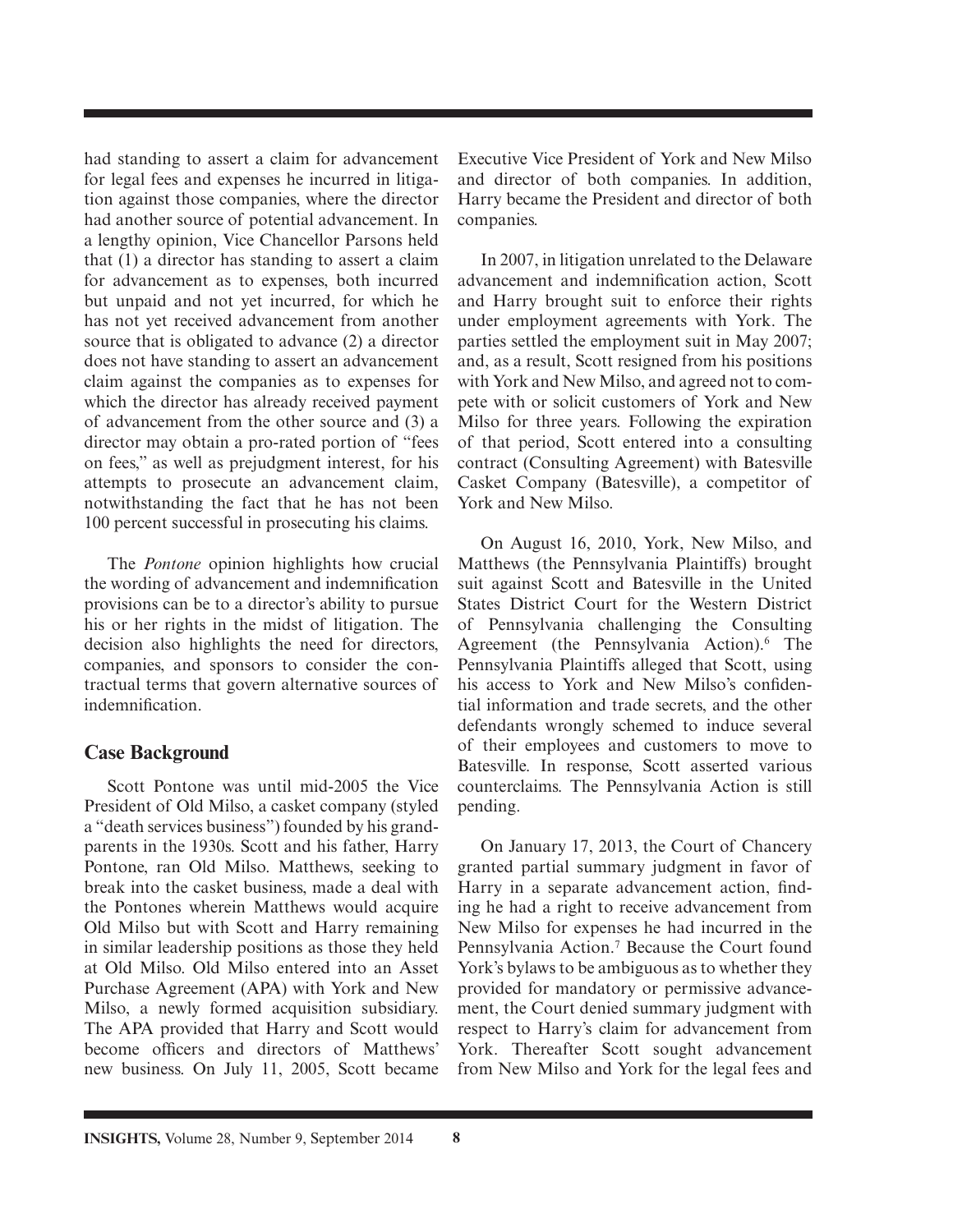expenses he had incurred in the Pennsylvania Action since January 2013. Prior to submitting his demand for advancement, however, Scott executed a loan agreement with Batesville (the Loan Agreement), under which Batesville agreed to provide Scott with funds to pay his legal fees and expenses in the Pennsylvania Action and in any advancement proceeding against York or New Milso. On August 26, 2013, Scott filed an advancement proceeding in the Chancery Court against New Milso and York. Defendants moved to dismiss, arguing Scott lacked standing to pursue advancement from them because of his agreement with Batesville, which provides for mandatory advancement and also because Scott will be entitled to indemnification by Batesville under the terms of the Consulting Agreement and the Loan Agreement.

For the reasons explained below, the Vice Chancellor Parsons concluded that Scott had standing to pursue claims for advancement of fees incurred after January 2013, and thus denied defendants' motion to dismiss. At the same time, the Court concluded that with respect to fees incurred prior to January 2013, which Batesville had already advanced, Scott lacked standing.

#### **The Relevant Indemnification and Advancement Provisions**

Both York and New Milso have bylaws (which were differently worded from one another) addressing indemnification and advancement. Because the Vice Chancellor's decision rested, in part, on a close reading of those provisions, and of the provisions of the agreements between Scott and Batesville, we first describe the provisions in detail.

New Milso's bylaws include a "Right to Indemnification" provision, which provides:

Except as prohibited by law, every director and officer of [New Milso] shall be

entitled as of right to be indemnified by [New Milso] against all expenses and liability … incurred by such person in connection with any actual or threatened claim, action, suit or proceeding … whether brought by or against such person or by or in the right of the Corporation or otherwise, in which such person may be involved, as a party or otherwise, by reason of such person being or having been a director or officer of [New Milso]... (such claim, action, suit, or proceeding hereinafter being referred to as an "Action"); provided, however, that no such right to indemnification shall exist with respect to an action brought by an indemnitee … against [New Milso] (an "Indemnitee Action") except … . [if] the Indemnitee Action is instituted under Paragraph (c) of this Section and the indemnitee is successful in whole or in part … .

"Expenses" are defined as "all expenses actually and reasonably incurred, including fees and expenses of counsel." "Liability" means "all liability incurred, including the amounts of any judgments, excise taxes, fines or penalties and any amounts paid in settlement."

New Milso's bylaws also contain a "Right to Advancement of Expenses," which provides for mandatory advancement:

Every indemnitee *shall be entitled as of right* to have the expenses of the indemnitee in defending any Action or in bringing and pursuing any Indemnitee Action under Paragraph (c) of this Section *paid in advance* by [New Milso] *prior to final disposition* of the Action or Indemnitee Action, provided that the Corporation receives a written undertaking by or on behalf of the indemnitee to repay the amount advanced if it should ultimately be determined that the indemnitee is not entitled to be indemnified for the expenses. (emphasis added)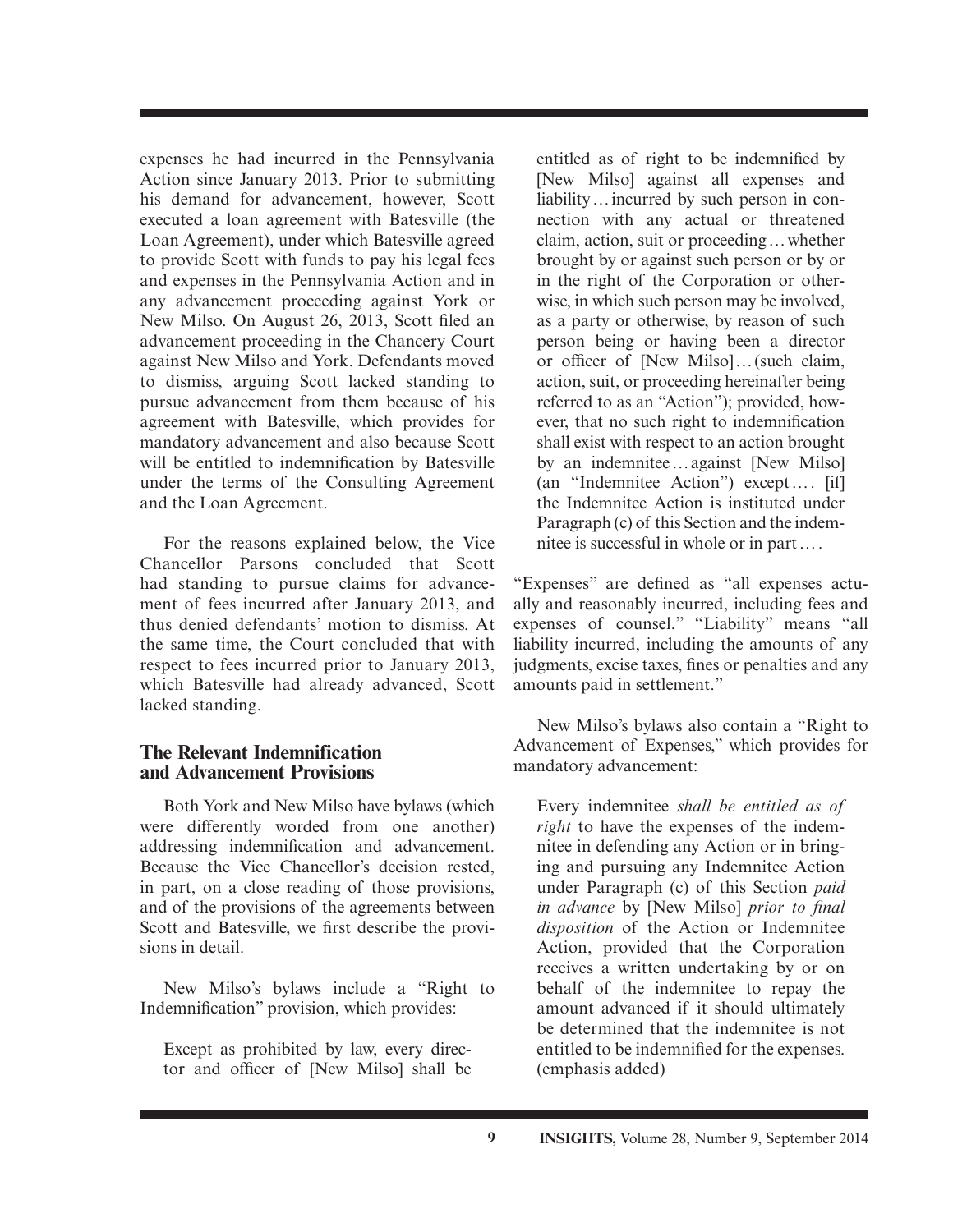New Milso's bylaws also include a "Right of Indemnitee to Bring Action" that permitted Scott to bring suit to enforce his claims.

York's bylaws, like Milson's, also provided for separate indemnification and advancement obligations. Specifically, York's bylaws include a section "Obligation to Indemnify in Actions, Suits or Proceedings by or in the Right of the Corporation," which provides:

[York] shall indemnify any person who was or is a party to any threatened, pending, or completed action or suit by or in the right of [York] to procure a judgment in its favor by reason of the fact that he is or was a director, officer, employee or agent of [York]... except that no indemnification shall be made in respect of any claim, issue or matter as to which such person shall have been adjudged to be liable to [York.]

In contrast to Milson's bylaws, the "Expenses Payable in Advance" provision in York's bylaws was ambiguous as to whether advancement was mandatory or discretionary, given two possibly contradictory clauses. The preamble to Article VII of York's bylaws suggests mandatory advancement, stating that "[York] *shall indemnify and advance expenses* under this Article VII to the fullest extent permitted by applicable law in effect on the date of adoption of these Bylaws and to such greater extent as applicable law may thereafter permit." (emphasis added). On the other hand, Section 7 of Article VII of York's bylaws, entitled "Expenses Payable in Advance," suggests that advancement is only permissive:

Expenses incurred in defending or investigating a threatened or pending action, suit or proceeding *may be paid* by [York] in advance of the final disposition of such action, suit or proceeding upon receipt of an undertaking by or on behalf of the director, officer, employee or agent to repay such amount if it shall ultimately be determined

that he is not entitled to be indemnified by [York] as authorized in this Article VII. (emphasis added).8

Scott also had indemnification rights from Batesville under the Consulting Agreement. In addition, the Loan Agreement created what was, in effect, an advancement right. It explicitly stated that its purpose was to provide Scott with all funds necessary for Scott "to pay all fees, expenses, and costs previously incurred and to be incurred" by him and PCC in the Pennsylvania Action and by him in the advancement proceeding ("Qualifying Expenses"). The Loan consisted of an initial loan advance, as well as subsequent loan advances that Scott may request from Batesville. Specifically, the Loan Agreement provided:

On the date hereof [April 7, 2013] … [Batesville] shall make a Loan Advance to [Scott Pontone] in the amount of \$388,535.81 (the 'Initial Loan Advance'). The Initial Loan Advance represents the unpaid balance of fees and expenses incurred through January 31, 2013 by [Scott Pontone], plus a \$15,000 retainer payable to Delaware counsel retained by [Scott Pontone] to act as local counsel in connection with the Advancement Proceeding.

The Loan Agreement also permitted Scott to make written requests for additional funds that Batesville was bound to honor. Finally, the Loan Agreement required Scott to use any surplus advancement obtained from York or New Milso to repay the Loan.<sup>9</sup>

### **The Court's Analysis**

Defendants contended that Scott lacked standing to assert his advancement claims because, pursuant to the Consulting Agreement and the Loan Agreement, Batesville was obligated to (and in fact already had) advanced Scott's fees and expenses in connection with the Pennsylvania Action. Defendants described the Loan Agreement as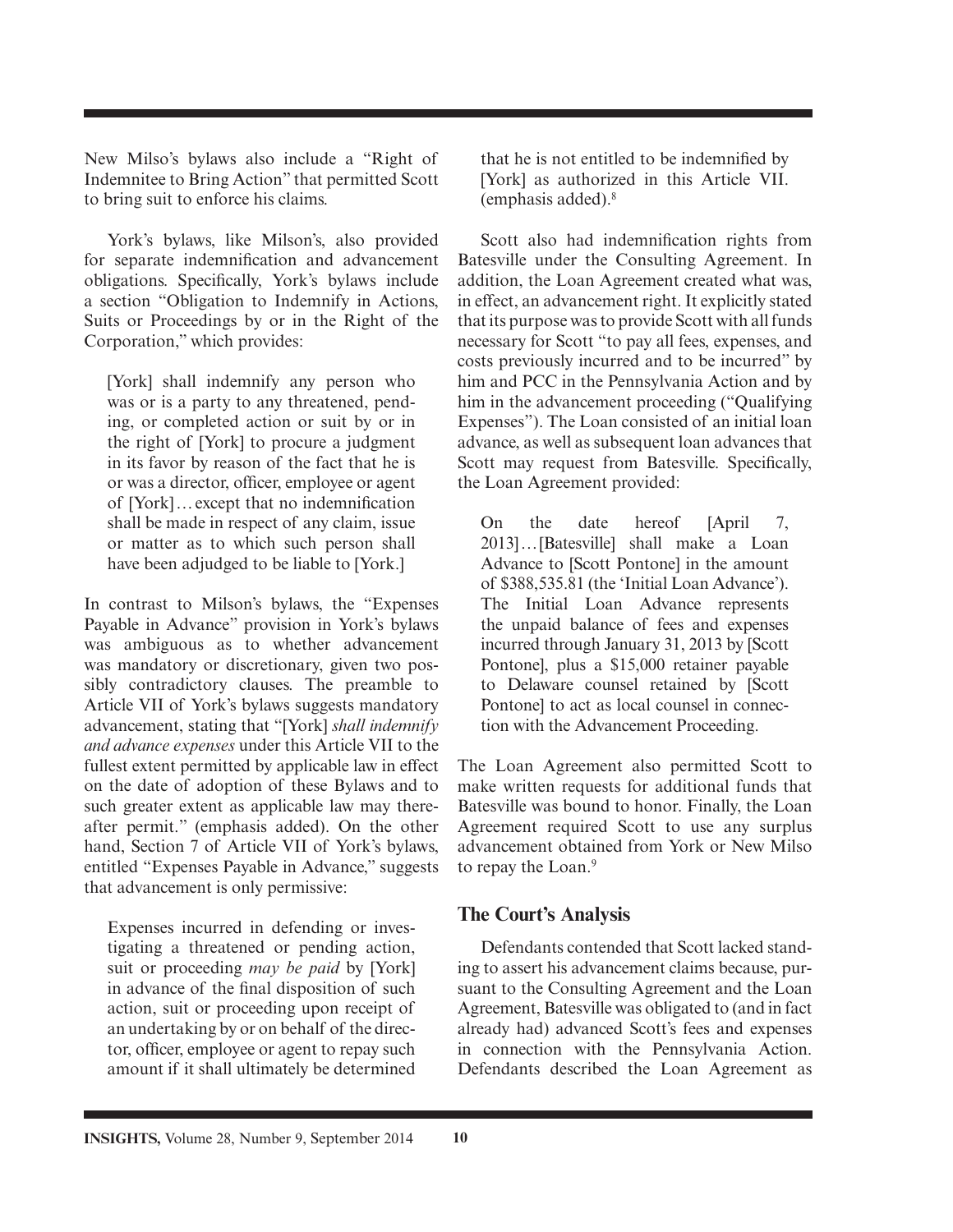a sham disguise for a mandatory advancement and indemnification agreement, and that it had been structured to make the loan secondary to advancement/indemnification rights vis-a-vis the other indemnitors. Because Scott already had received and would continue to receive mandatory advancement from Batesville, and would ultimately be indemnified by Batesville, Defendants asserted that Scott could not demonstrate he *had suffered* or *would suffer* any out-of-pocket expenses, both of which they argued were prerequisites to assert standing for advancement claims under *Levy* and its progeny. Vice Chancellor Parsons accepted Defendants' argument that the Loan Agreement with Batesville effectively provided Scott with mandatory rights to advancement. Nonetheless, he found that Scott did have standing to pursue advancement against York and New Milso.

The Court's analysis began by construing York's and New Milso's advancement bylaw. Vice Chancellor Parsons concluded that the bylaws entitled Scott to advancement for any outstanding legal expenses incurred in the Pennsylvania Action since January 2013 for which Scott had not yet requested or received funding from Batesville. The fact that Scott had requested and received advancement from Batesville in the past did not preclude or undermine his independent contractual right to advancement under the byalws of York and New Milso. The Court noted that York and New Milso could have contracted around this issue by stating in their bylaws that they would provide advancement only to the extent that covered individuals are unable to obtain advancement from other sources.<sup>10</sup>

Having concluded that Scott had a contractual right to expenses incurred since January 2013, the Court turned to whether Scott had standing to assert his advancement claim under *Levy* and its progeny. Defendants argued that *Levy*'s reasoning applied because the Batesville advancement arrangement ensured that Scott not only had not suffered any actual loss, but also that he would not suffer any loss in the future. Vice Chancellor Parsons rejected this argument. Citing *Levy* and *Schoon*, as well as *DeLucca v. KKAT Mgmt., L.L.C.*, 11 he reasoned that to hold that depriving an indemnitee of standing to pursue mandatory advancement from one source, because another source of mandatory advancement was both available and meeting its obligations, would create a perverse incentive. It would encourage companies to delay paying advancement in the hopes they will be let off the hook by someone who is equally obliged to advance. Accordingly, the motion to dismiss Scott's advancement claims for unpaid and future expenses was denied. The holding in *Levy* did, however, deprive Scott of standing to pursue indemnification for legal expenses for which he has already received funding from Batesville up to January 2013. Those claims were dismissed. Under *Levy*, the opinion noted, Batesville was left to pursue a contribution action against its co-indemnitors York and New Milso for amounts already paid.

Because the Court concluded that Scott had standing to pursue fees for which he had not yet received funding, it addressed Scott's motion for partial summary judgment for fees related to specific claims. The Court first determined that only New Milso's bylaws were sufficiently straightforward to permit a conclusion at the summary judgment stage that advancement was mandatory, not permissive. On the other hand, York's bylaws were too ambiguous for the Court to make a determination at this stage. Thus, turning to New Milso's obligations pursuant to its mandatory advancement obligation, the Court concluded that Scott was entitled to advancement for his defamation counterclaim because it was essentially a compulsory counterclaim.<sup>12</sup>

Finally, because Scott had successfully demonstrated he had standing, at least with respect to advancement claims for fees post-January 2013, and because he had succeeded at the partial summary judgment stage, at least with respect to New Milso's bylaws and mandatory advancement for one of Scott's counterclaims, the Court awarded Scott 75 percent of "fees on fees," with prejudgment interest.